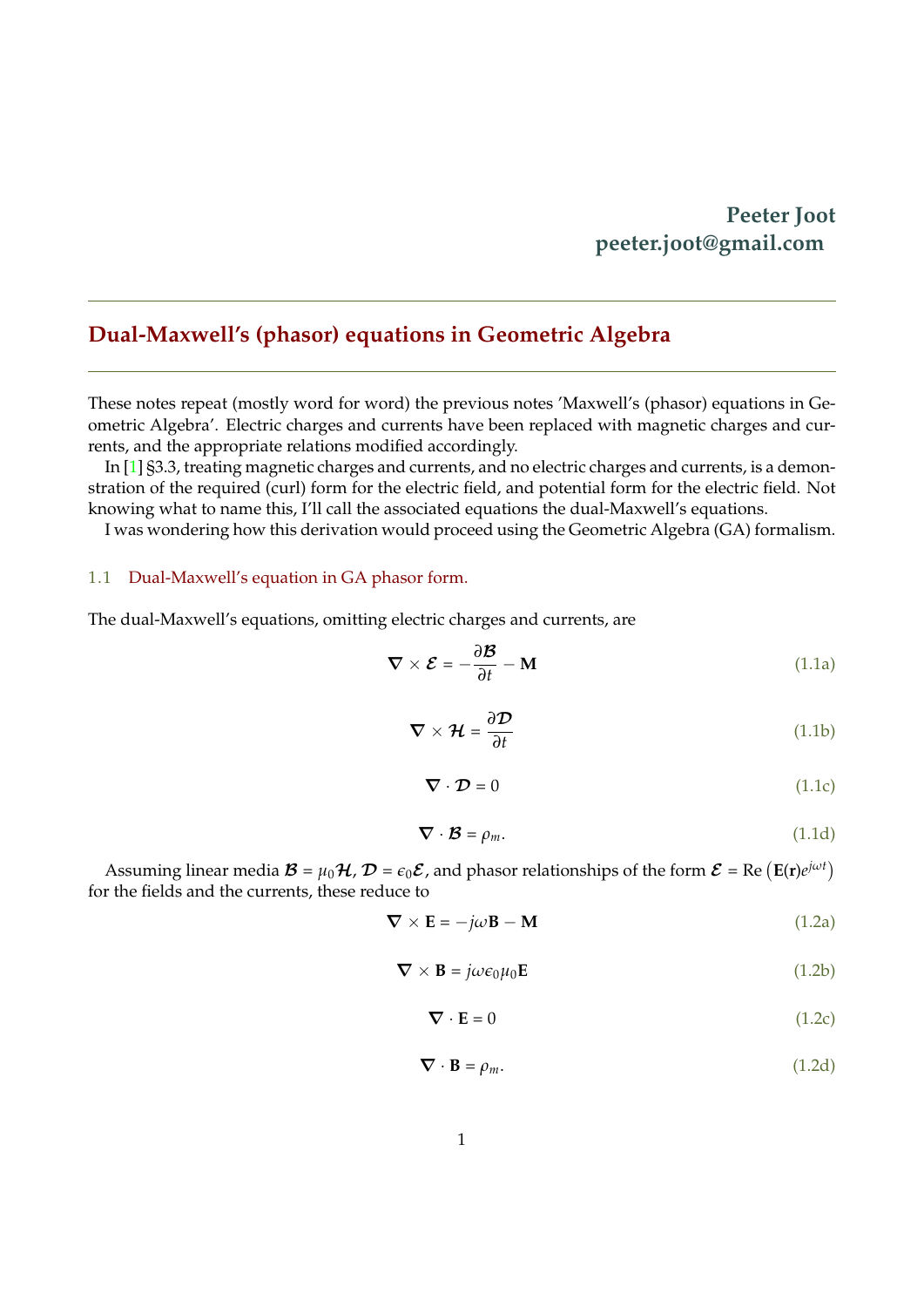These four equations can be assembled into a single equation form using the GA identities

$$
\mathbf{fg} = \mathbf{f} \cdot \mathbf{g} + \mathbf{f} \wedge \mathbf{g} = \mathbf{f} \cdot \mathbf{g} + I\mathbf{f} \times \mathbf{g}.\tag{1.3a}
$$

$$
I = \hat{\mathbf{x}} \hat{\mathbf{y}} \hat{\mathbf{z}}.\tag{1.3b}
$$

The electric and magnetic field equations, respectively, are

$$
\nabla \mathbf{E} = -(\mathbf{M} + jkc\mathbf{B}) I \tag{1.4a}
$$

<span id="page-1-1"></span><span id="page-1-0"></span>
$$
\nabla c \mathbf{B} = c\rho_m + jk \mathbf{E} I \tag{1.4b}
$$

where  $\omega = kc$ , and  $1 = c^2 \epsilon_0 \mu_0$  have also been used to eliminate some of the mess of constants. Summing these (first scaling eq. [\(1.4b\)](#page-1-0) by *I*), gives Maxwell's equation in its GA phasor form

$$
(\nabla + jk) (E + IcB) = (c\rho - M) I.
$$
 (1.5)

#### <span id="page-1-2"></span>1.2 Preliminaries. Dual magnetic form of Maxwell's equations.

The arguments of the text showing that a potential representation for the electric and magnetic fields is possible easily translates into GA. To perform this translation, some duality lemmas are required

First consider the cross product of two vectors **x**, **y** and the right handed dual −**y***I* of **y**, a bivector, of one of these vectors. Noting that the Euclidean pseudoscalar *I* commutes with all grade multivectors in a Euclidean geometric algebra space, the cross product can be written

$$
(\mathbf{x} \times \mathbf{y}) = -I(\mathbf{x} \wedge \mathbf{y})
$$
  
=  $-I\frac{1}{2}(\mathbf{x}\mathbf{y} - \mathbf{y}\mathbf{x})$   
=  $\frac{1}{2}(\mathbf{x}(-\mathbf{y}I) - (-\mathbf{y}I)\mathbf{x})$   
=  $\mathbf{x} \cdot (-\mathbf{y}I).$  (1.6)

The last step makes use of the fact that the wedge product of a vector and vector is antisymmetric, whereas the dot product (vector grade selection) of a vector and bivector is antisymmetric. Details on grade selection operators and how to characterize symmetric and antisymmetric products of vectors with blades as either dot or wedge products can be found in [\[3\]](#page-6-1), [\[2\]](#page-6-2).

Similarly, the dual of the dot product can be written as

$$
-I(\mathbf{x} \cdot \mathbf{y}) = -I\frac{1}{2}(\mathbf{xy} + \mathbf{y}\mathbf{x})
$$
  
=\frac{1}{2}(\mathbf{x}(-\mathbf{y}I) + (-\mathbf{y}I)\mathbf{x})  
=\mathbf{x} \wedge (-\mathbf{y}I). (1.7)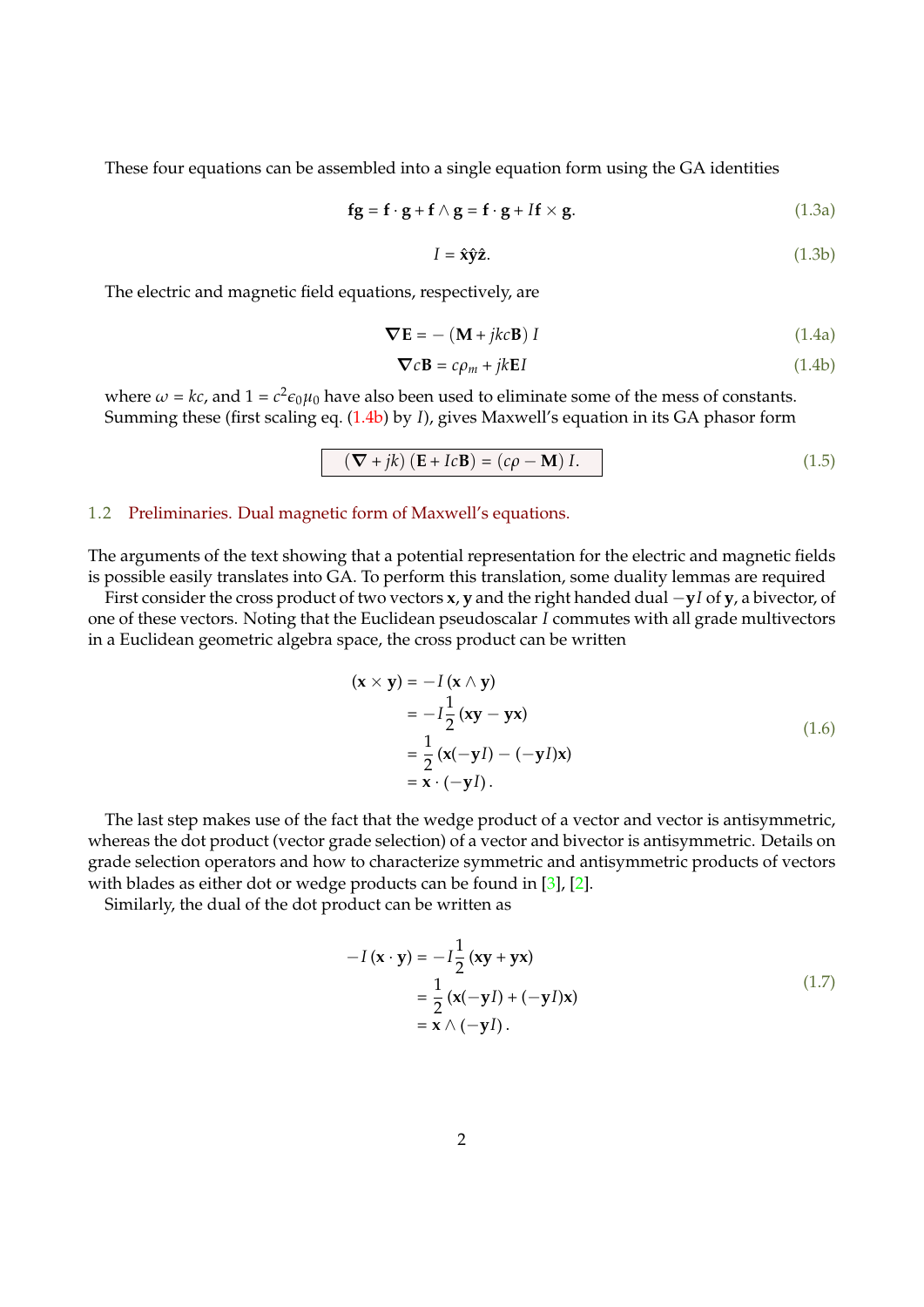<span id="page-2-0"></span>These duality transformations are motivated by the observation that in the GA form of Maxwell's equation the magnetic field shows up in its dual form, a bivector. Spelled out in terms of the dual magnetic field, those equations are

$$
\nabla \cdot (-EI) = -j\omega \mathbf{B} - \mathbf{M} \tag{1.8a}
$$

$$
\nabla \wedge \mathbf{H} = j\omega \epsilon_0 \mathbf{E} I \tag{1.8b}
$$

$$
\nabla \wedge (-EI) = 0 \tag{1.8c}
$$

$$
\nabla \cdot \mathbf{B} = \rho_m. \tag{1.8d}
$$

#### <span id="page-2-1"></span>1.3 Constructing a potential representation.

The starting point of the argument in the text was the observation that the triple product  $\nabla \cdot (\nabla \times \mathbf{x}) =$ 0 for any (sufficiently continuous) vector **x**. This triple product is a completely antisymmetric sum, and the equivalent statement in GA is  $\nabla \wedge \nabla \wedge \mathbf{x} = 0$  for any vector **x**. This follows from **a**  $\wedge$  **a** = 0, true for any vector **a**, including the gradient operator ∇, provided those gradients are acting on a sufficiently continuous blade.

In the absence of electric charges, eq.  $(1.8c)$  shows that the divergence of the dual electric field is zero. It it therefore possible to find a potential **F** such that

$$
-\epsilon_0 \mathbf{E} I = \nabla \wedge \mathbf{F}.\tag{1.9}
$$

Substituting this eq. [\(1.8b\)](#page-2-0) gives

$$
\nabla \wedge (\mathbf{H} + j\omega \mathbf{F}) = 0. \tag{1.10}
$$

This relation is a bivector identity with zero, so will be satisfied if

$$
\mathbf{H} + j\omega \mathbf{F} = -\nabla \phi_m, \tag{1.11}
$$

for some scalar  $\phi_m$ . Unlike the  $-\epsilon_0 E I = \nabla \wedge \mathbf{F}$  solution to eq. [\(1.8c\)](#page-2-0), the grade of  $\phi_m$  is fixed by the requirement that  $\mathbf{E} + j\omega\mathbf{F}$  is unity (a vector), so a  $\mathbf{E} + j\omega\mathbf{F} = \nabla \wedge \psi$ , for a higher grade blade  $\psi$  would not work, despite satisfying the condition  $\nabla \wedge \nabla \wedge \psi = 0$ .

Substitution of eq.  $(1.11)$  and eq.  $(1.9)$  into eq.  $(1.8b)$  gives

<span id="page-2-2"></span>
$$
\nabla \cdot (\nabla \wedge \mathbf{F}) = -\epsilon_0 \mathbf{M} - j\omega \epsilon_0 \mu_0 (-\nabla \phi_m - j\omega \mathbf{F})
$$
  

$$
\nabla^2 \mathbf{F} - \nabla (\nabla \cdot \mathbf{F}) =
$$
 (1.12)

Rearranging gives

$$
\nabla^2 \mathbf{F} + k^2 \mathbf{F} = -\epsilon_0 \mathbf{M} + \nabla \left( \nabla \cdot \mathbf{F} + j \frac{k}{c} \phi_m \right). \tag{1.13}
$$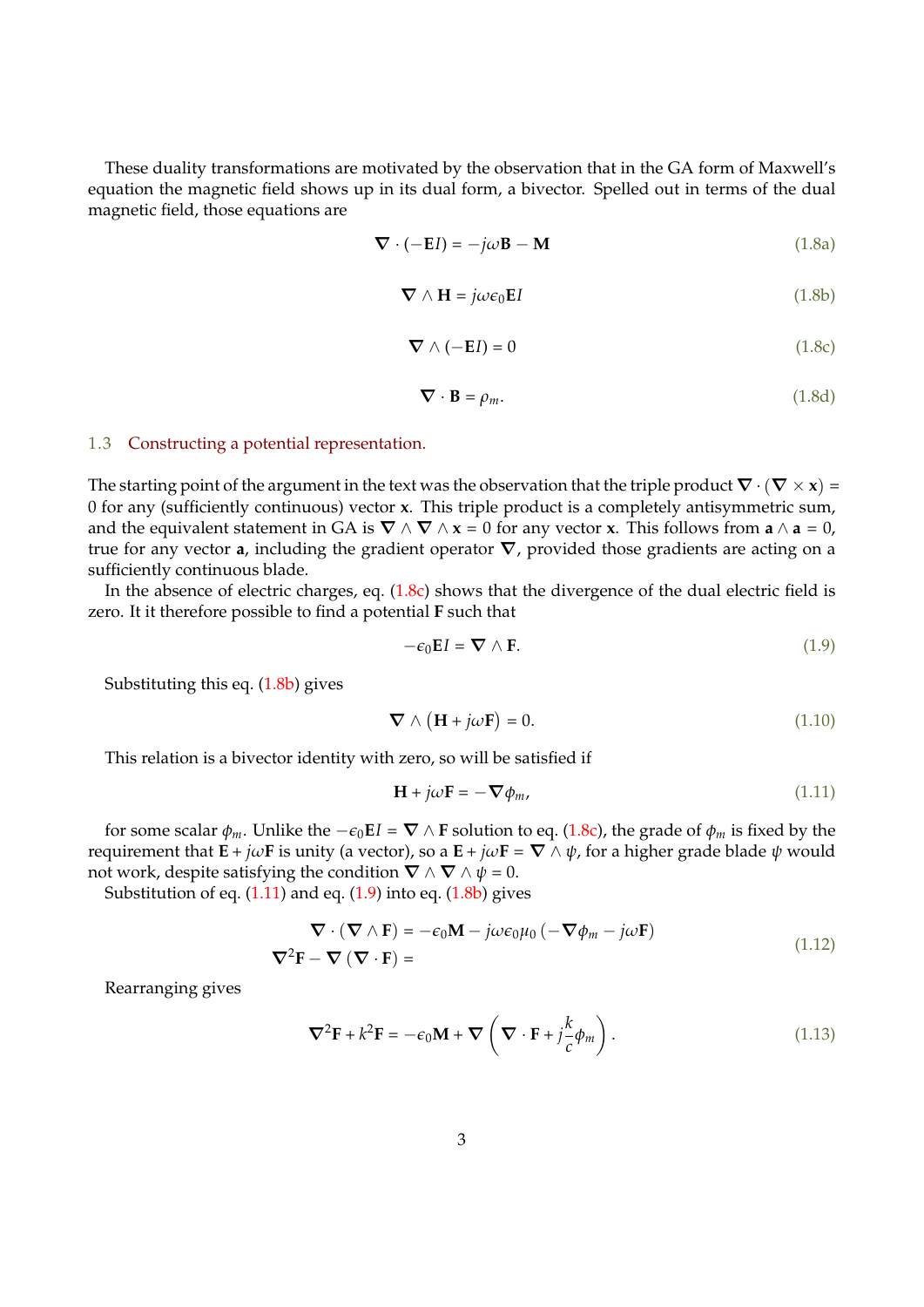The fields **F** and  $\phi_m$  are assumed to be phasors, say  $\mathcal{A}$  = Re F $e^{j k c t}$  and  $\varphi$  = Re  $\phi_m e^{j k c t}$ . Grouping the scalar and vector potentials into the standard four vector form  $F^{\mu} = (\phi_m/c, \mathbf{F})$ , and expanding the Lorentz gauge condition

$$
0 = \partial_{\mu} \left( F^{\mu} e^{j k c t} \right)
$$
  
=  $\partial_{a} \left( F^{a} e^{j k c t} \right) + \frac{1}{c} \frac{\partial}{\partial t} \left( \frac{\phi_{m}}{c} e^{j k c t} \right)$   
=  $\nabla \cdot F e^{j k c t} + \frac{1}{c} j k \phi_{m} e^{j k c t}$   
=  $(\nabla \cdot F + j k \phi_{m}/c) e^{j k c t}$ , (1.14)

shows that in eq. [\(1.13\)](#page-2-2) the quantity in braces is in fact the Lorentz gauge condition, so in the Lorentz gauge, the vector potential satisfies a non-homogeneous Helmholtz equation.

<span id="page-3-2"></span>
$$
\nabla^2 \mathbf{F} + k^2 \mathbf{F} = -\epsilon_0 \mathbf{M}.
$$
 (1.15)

#### 1.4 Maxwell's equation in Four vector form

The four vector form of Maxwell's equation follows from eq. [\(1.5\)](#page-1-1) after pre-multiplying by  $\gamma^{0}.$ With

$$
F = F^{\mu} \gamma_{\mu} = (\phi_m/c, \mathbf{F}) \tag{1.16a}
$$

$$
G = \nabla \wedge F = -\epsilon_0 \left( \mathbf{E} + c \mathbf{B} I \right) I \tag{1.16b}
$$

<span id="page-3-0"></span>
$$
\nabla = \gamma^{\mu} \partial_{\mu} = \gamma^{0} \left( \nabla + jk \right)
$$
 (1.16c)

$$
M = M^{\mu} \gamma_{\mu} = (c \rho_m, \mathbf{M}) , \qquad (1.16d)
$$

Maxwell's equation is

<span id="page-3-1"></span>
$$
\nabla G = -\epsilon_0 M. \tag{1.17}
$$

Here  $\{\gamma_\mu\}$  is used as the basis of the four vector Minkowski space, with  $\gamma_0^2 = -\gamma_k^2 = 1$  (i.e.  $\gamma^\mu \cdot \gamma_\nu =$ *δ*<sup>μ</sup><sub>ν</sub>), and  $γ_aγ_0 = σ_a$  where  ${σ_a}$  is the Pauli basic (i.e. standard basis vectors for  $\mathbb{R}^3$ ).

Let's demonstrate this, one piece at a time. Observe that the action of the spacetime gradient on a phasor, assuming that all time dependence is in the exponential, is

$$
\gamma^{\mu} \partial_{\mu} \left( \psi e^{j k c t} \right)
$$
  
=  $(\gamma^a \partial_a + \gamma_0 \partial_{c t}) \left( \psi e^{j k c t} \right)$   
=  $\gamma_0 \left( \gamma_0 \gamma^a \partial_a + j k \right) \left( \psi e^{j k c t} \right)$   
=  $\gamma_0 \left( \sigma_a \partial_a + j k \right) \psi e^{j k c t}$   
=  $\gamma_0 \left( \nabla + j k \right) \psi e^{j k c t}$  (1.18)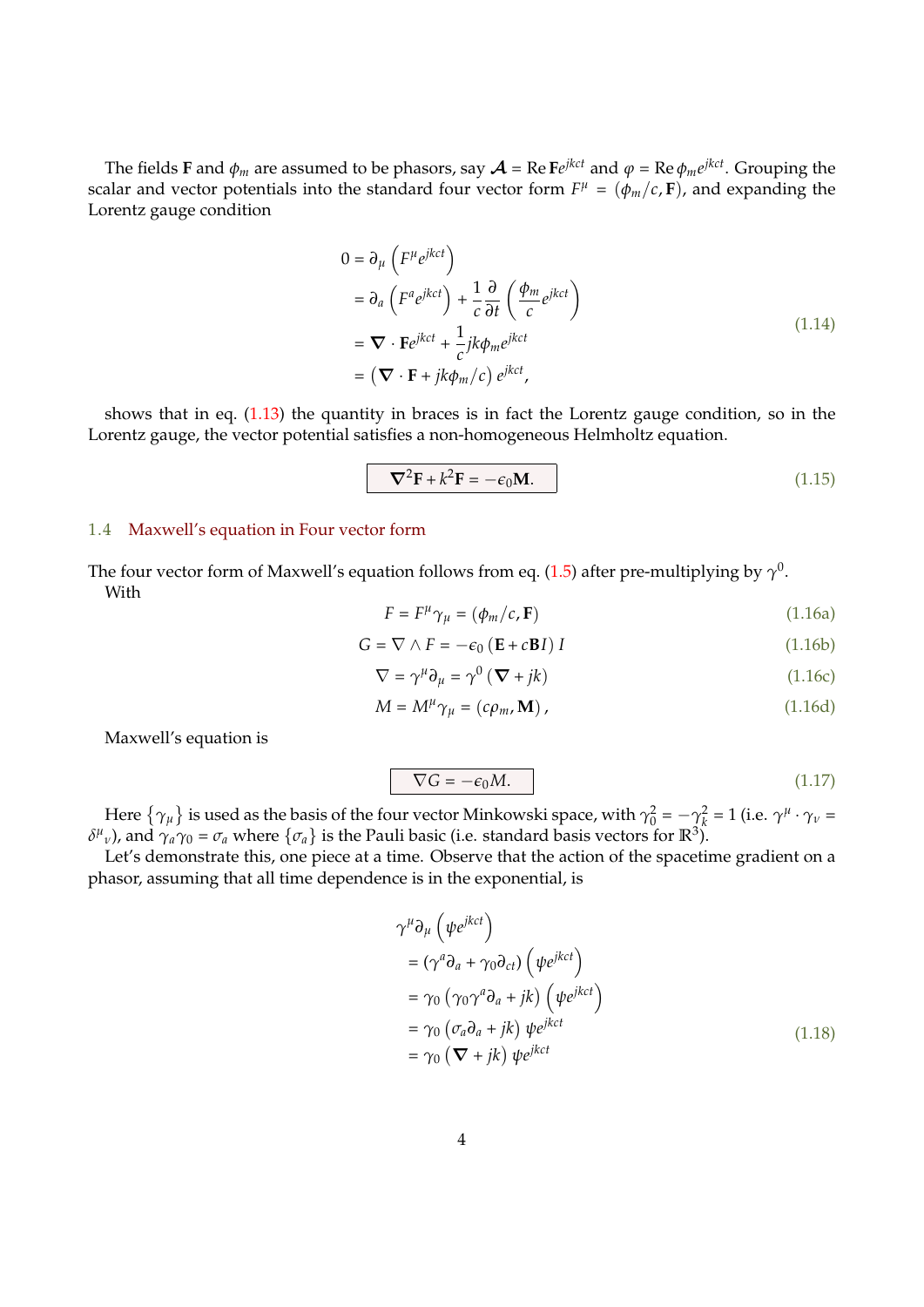This allows the operator identification of eq. [\(1.16c\)](#page-3-0). The four current portion of the equation comes from

$$
c\rho_m - \mathbf{M} = \gamma_0 \left( \gamma_0 c \rho_m - \gamma_0 \gamma_a \gamma_0 M^a \right)
$$
  
=  $\gamma_0 \left( \gamma_0 c \rho_m + \gamma_a M^a \right)$   
=  $\gamma_0 \left( \gamma_\mu M^\mu \right)$   
=  $\gamma_0 M$ . (1.19)

Taking the curl of the four potential gives

$$
\nabla \wedge F = (\gamma^a \partial_a + \gamma_0 jk) \wedge (\gamma_0 \phi_m / c + \gamma_b F^b)
$$
  
=  $-\sigma_a \partial_a \phi_m / c + \gamma^a \wedge \gamma_b \partial_a F^b - j k \sigma_b F^b$   
=  $-\sigma_a \partial_a \phi_m / c + \sigma_a \wedge \sigma_b \partial_a F^b - j k \sigma_b F^b$   
=  $\frac{1}{c} (-\nabla \phi_m - j \omega F + c \nabla \wedge F)$   
=  $\epsilon_0 (c \mathbf{B} - \mathbf{E} I)$   
=  $-\epsilon_0 (\mathbf{E} + c \mathbf{B} I) I.$  (1.20)

Substituting all of these into Maxwell's eq. [\(1.5\)](#page-1-1) gives

$$
-\frac{\gamma_0}{\epsilon_0}\nabla G = \gamma_0 M,\tag{1.21}
$$

which recovers eq. [\(1.17\)](#page-3-1) as desired.

### 1.5 Helmholtz equation directly from the GA form.

It is easier to find eq. [\(1.15\)](#page-3-2) from the GA form of Maxwell's eq. [\(1.17\)](#page-3-1) than the traditional curl and divergence equations. Note that

$$
\nabla G = \nabla (\nabla \wedge F)
$$
  
=  $\nabla \cdot (\nabla \wedge F) + \nabla \Delta (\nabla \wedge F)$   
=  $\nabla^2 F - \nabla (\nabla \cdot F)$ , (1.22)

however, the Lorentz gauge condition  $\partial_\mu F^\mu = \nabla \cdot F = 0$  kills the latter term above. This leaves

$$
\nabla G = \nabla^2 F
$$
  
=  $\gamma_0 (\nabla + jk) \gamma_0 (\nabla + jk) F$   
=  $\gamma_0^2 (-\nabla + jk) (\nabla + jk) F$   
=  $-(\nabla^2 + k^2) F$   
=  $-\epsilon_0 M$ . (1.23)

The timelike component of this gives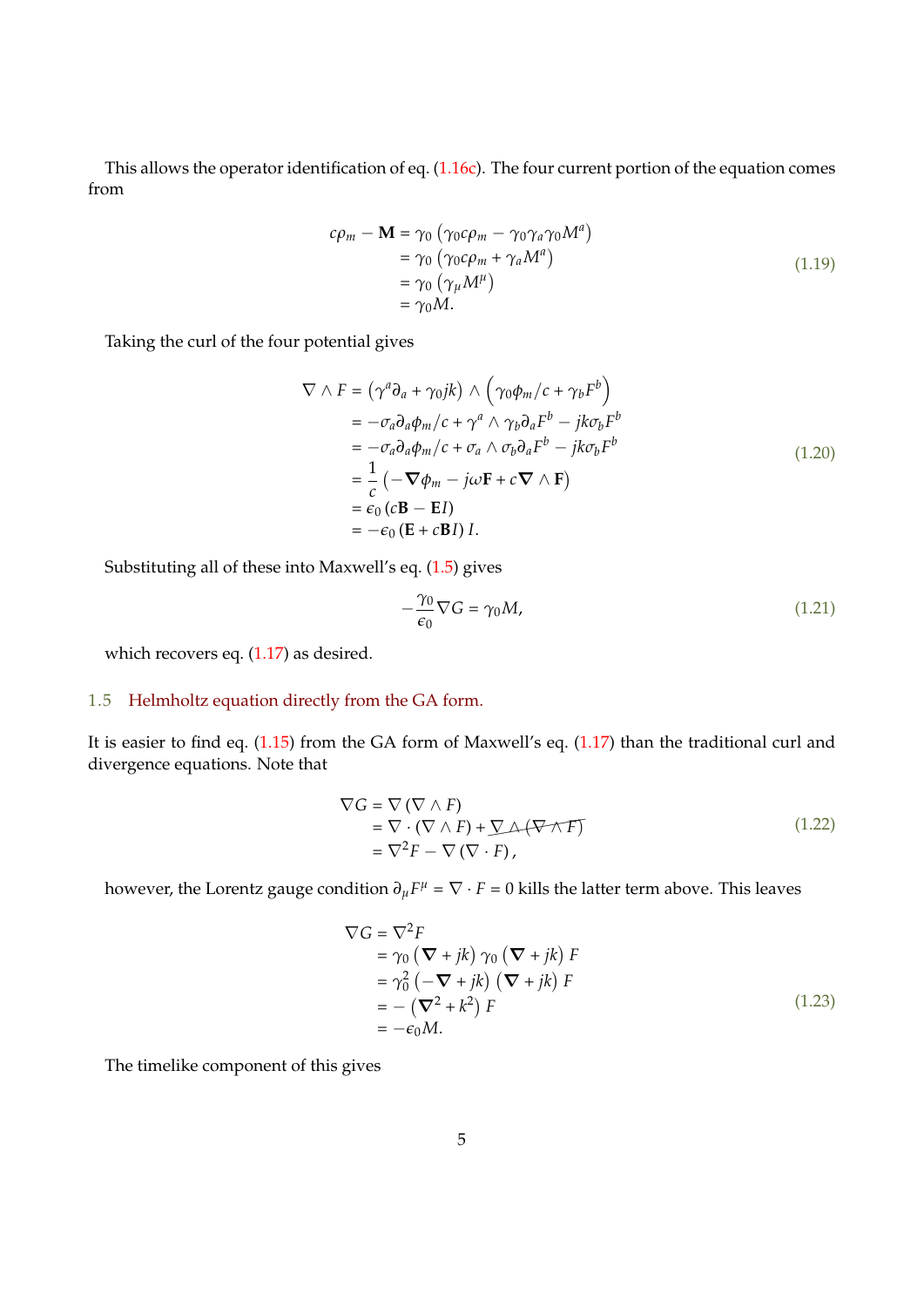$$
\left(\nabla^2 + k^2\right)\phi_m = -\epsilon_0 c \rho_m,\tag{1.24}
$$

and the spacelike components give

$$
\left(\nabla^2 + k^2\right) \mathbf{F} = -\epsilon_0 \mathbf{M},\tag{1.25}
$$

recovering eq. [\(1.15\)](#page-3-2) as desired.